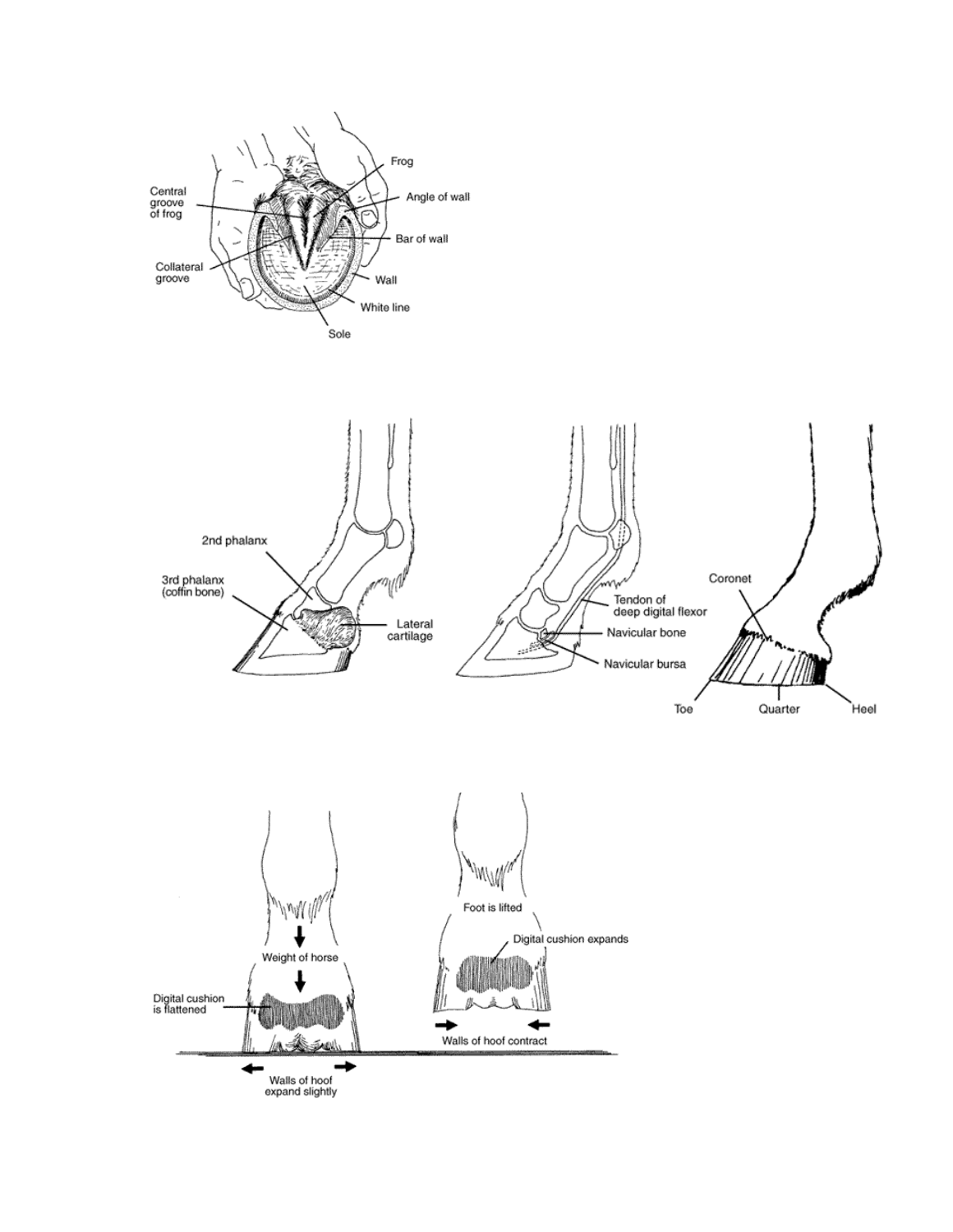Structures of the Foot

- Coffin Bone: the major bone of the foot that supports the horse's weight (the hoof wall is the *major* weight bearing structure)
- Navicular Bone: small wedge-shaped bone laying under the back of the coffin bone
- Navicular Bursa: fluid filled sac which cushions the navicular bone and the deep digital flexor tendon
- Deep Digital Flexor Tendon: Crosses the navicular bone and attaches to the underside of the coffin bone
- Digital cushion (aka plantar cushion): spongy structure above the frog containing blood vessels. Pressure on digital cushion helps to pump blood supply back up the leg with each step
- Coronary Band (aka coronet): Outer band of tissue at the hairline from which the hoof grows (at a rate of about  $\frac{1}{4}$  to 3/8 inch per month)
- Corium: The deep tissue beneath the coronary band that produces the horn
- Wall: Hard outer shell of the hoof made of tiny hairline tubules called "insensitive laminae". The wall of the hoof supports the horse's weight. The wall angles backwards at each end forming the "bars". These aid in absorbing shock and allowing the foot to expand under pressure. Most of the horse's weight is borne by the wall of the feet.
- Sensitive Laminae: Tiny hairlike tubules that grow from the surface of the coffin bone and interlock with the insensitive laminae of the wall. The sensitive laminae have blood and nerve supply. The interlocking of these 2 types of laminae suspends the coffin bone in a strong, hard, protective casing that can flex under pressure
- Periople: Thin varnish-like outer layer of the hoof which keeps moisture in
- Sole: the ground surface of the hoof, inside the wall. The outer layer of the sole is insensitive, the sensitive sole is the deep layer next to the underside of the coffin bone which has blood and nerve supply. The sole should be arched or concave, not flat.
- White Line: the junction between the sole  $&$  the hoof wall
- Frog: Rubbery, wedge-shaped structure that lies between the heels. The frog normally makes contact with the ground first. The frog helps to absorb shock and helps to pump blood back up the leg by compressing the digital cushion at each step.
- Lateral Cartilages: Wing-shaped cartilages that extend from the upper sides of the coffin bone and form the flexible bulbs of the heels. They aid in foot expansion.

As weight is placed on the hoof, pressure is transmitted through the phalanges to the wall and onto the digital cushion and frog. The frog presses up on the digital cushion, which flattens and is forced outward against the lateral cartilages. The frog also is flattened and tends to push the bars of the wall apart. When the foot is lifted, the frog and other flexible structures of the foot return to their original position.

When the foot is placed on the ground, blood is forced from the foot to the leg by the increase in pressure and by the change in shape of the digital cushion and the frog. The pressure and the change in shape compress the veins in the foot. When the foot is lifted,